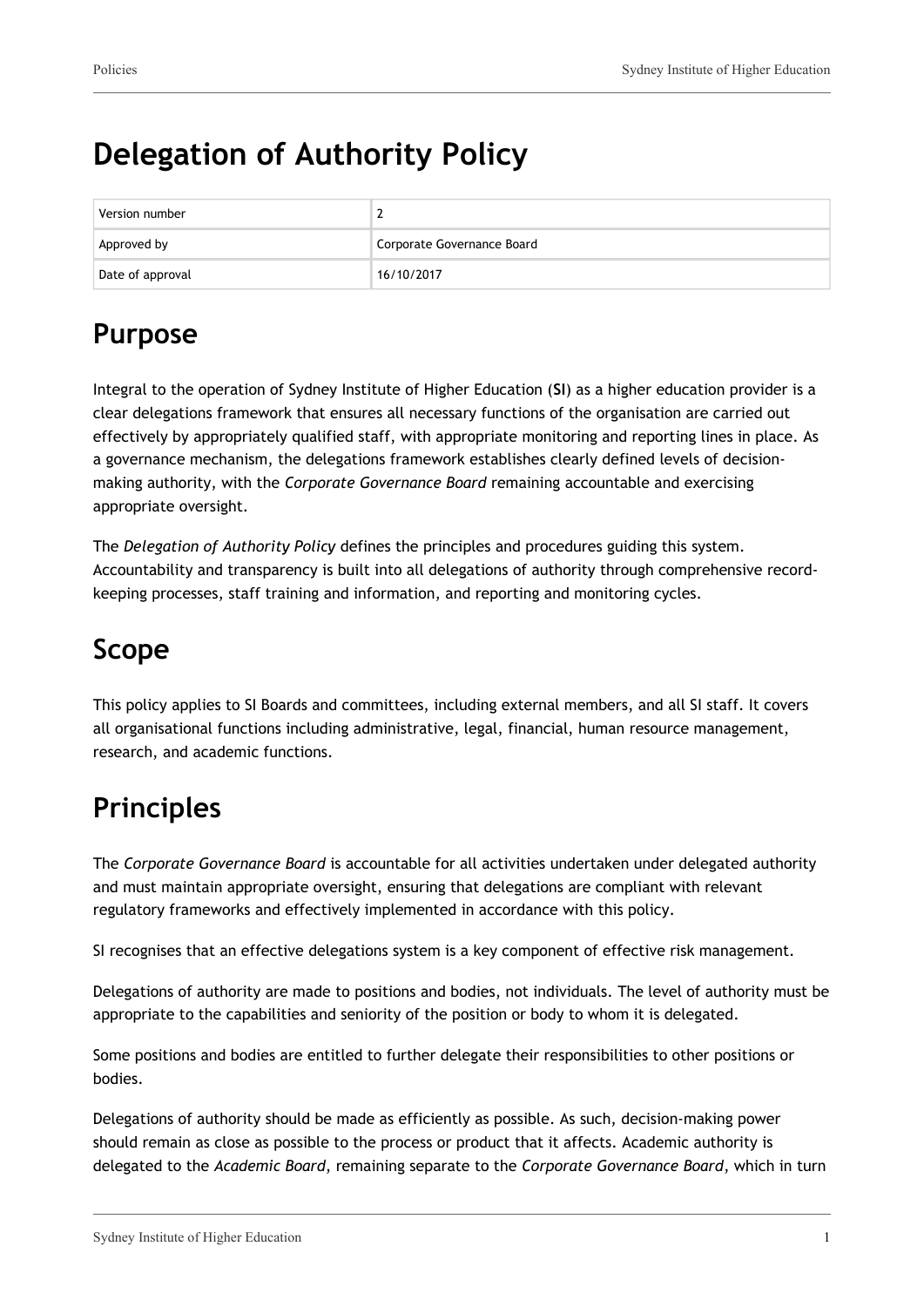delegates duties down through relevant committees and *Executive Management Team*.

All delegations must be consistent and internally coherent with other delegations, regardless of the area of operation.

Accurate and comprehensive records of delegations must be kept in the form of a *Delegations Register*, and made available to all relevant staff.

### **Procedures**

#### *The Delegations Register*

The *Corporate Governance Board* will document and approve a *Delegations Register*. Each delegation of authority in SI will be recorded according to:

- Position or body to which authority is delegated
- Specific roles and duties of the delegation
- Limits to authority.

The *Delegations Register* must be available to all staff. It must be version controlled with dates of the most recent amendment.

The *Delegations Register* will be reviewed and updated every three years or more often as required.

#### *Delegations structure*

The *Corporate Governance Board* delegates authority to:

- *Academic Board*
- *Executive Management Team*
- Committees for risk monitoring and reporting.

The *Academic Board* delegates to:

• Academic committees.

*Executive Management Team* delegates to:

• Staff.

It is the responsibility of the *Corporate Governance Board* to:

- Clearly define roles and duties of delegations
- Establish delegations and record details in the Delegations Register
- Define responsibilities that cannot be delegated
- Monitor the effective implementation of delegations.

It is the responsibility of the *Academic Board* to:

• Carry out the responsibilities identified in the *Academic Governance Policy* and the *Academic*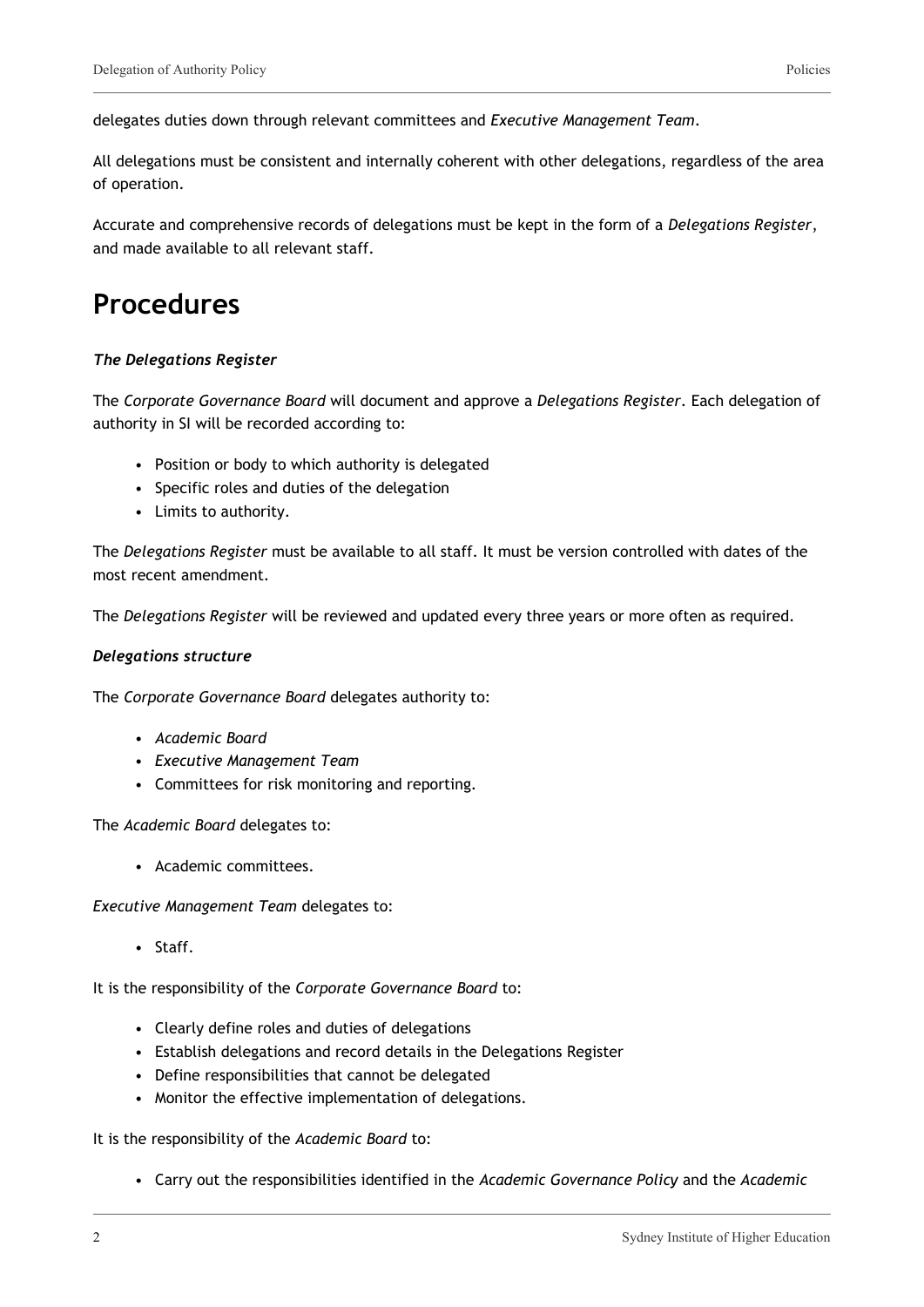*Board Terms of Reference,* under delegated authority from the *Corporate Governance Board*

- Delegate activities to academic committees
- Define responsibilities that cannot be delegated
- Ensure that academic delegations are implemented
- Provide advice and report to the Corporate Governance Board on academic matters, including delegations.

For further information, consult the *Academic Governance Policy, Corporate Governance Policy,* the *Corporate Governance Board Terms of Reference,* the *Academic Board Terms of Reference* and the *Delegations Register.*

#### *Responsibilities*

The position or body responsible for approving a delegation of authority must ensure that:

- Authority is delegated to appropriately qualified positions or bodies
- There are clear limits to the authority delegated
- Details of the delegation are recorded in the *Delegations Register*
- Ensure that the individual(s) occupying the position or body are properly informed of their responsibilities, and receive training if necessary
- Monitor the activities that are carried out under the delegation.

The individual(s) occupying the position or body to which a delegation of authority is made must at all times:

- Act within the limits of their delegated authority
- Act in good faith
- Comply with the policies and procedures of SI
- Attend any training or information sessions regarding their responsibilities
- Contribute actively to all reporting and monitoring activities as required
- Refer to the *Delegations Register* if unsure about any aspect of their authority.

Additionally, positions or bodies with delegated authority should be aware that:

- A staff member occupying a position or body with delegated authority who does not believe they are appropriately qualified to exercise their delegated authority may refer to their superior
- All individuals at SI are expected to refrain from exercising their delegated authority if a conflict of interest presents itself, and to disclose that conflict of interest at the earliest opportunity.

#### *Responding to a delegation breach*

Any breach of this policy will be treated as a serious failing of SI's responsibility to remain accountable and transparent in its operations, which in turn presents a risk to SI operations. If any person within the organisation (staff, student, or visitor) detects a problem with a delegation of authority, they are strongly encouraged to report it Executive Management Team, who must then report it to the *Corporate Governance Board*.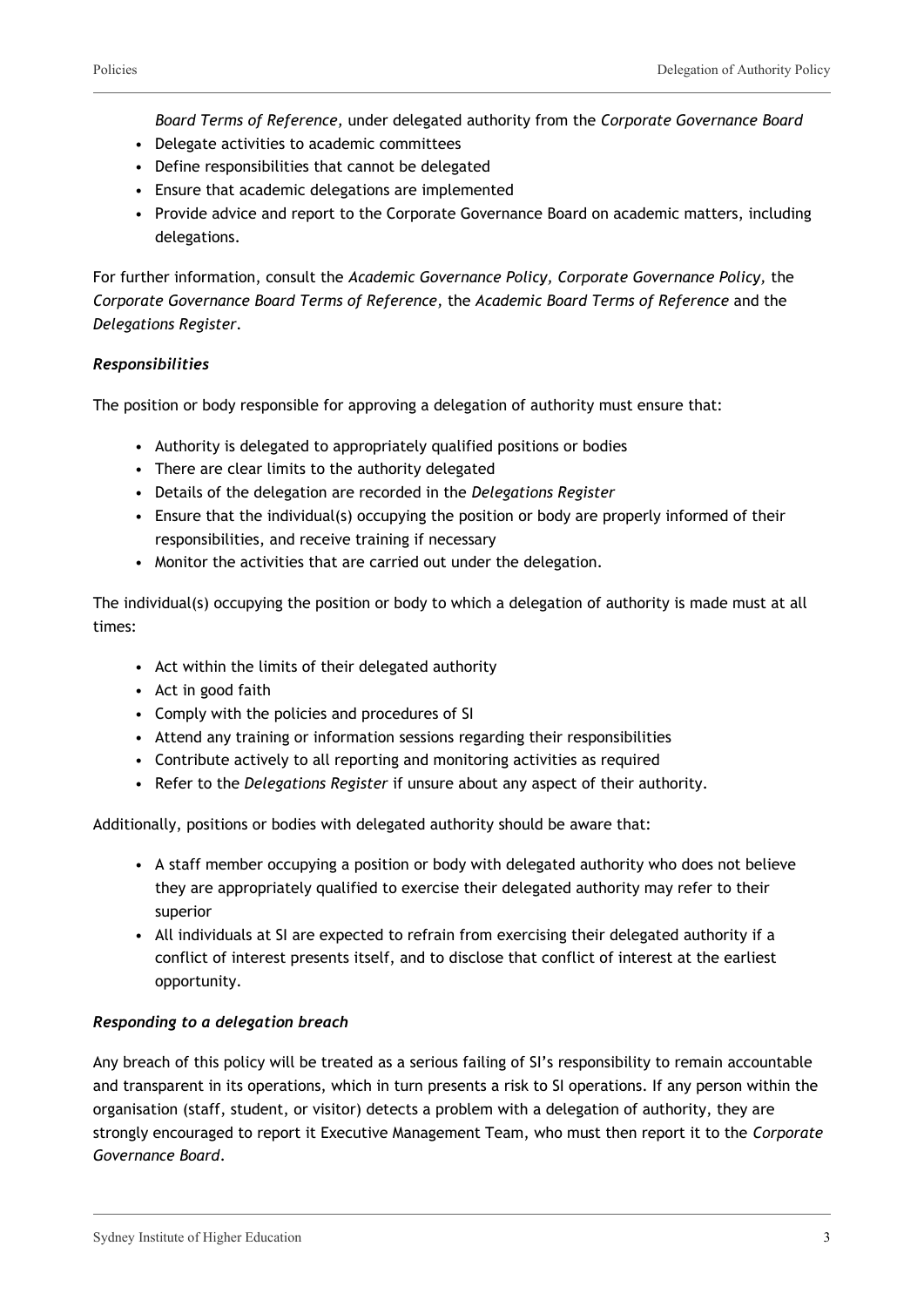SI will determine disciplinary responses depending on the level of severity of the breach.

Disciplinary responses may include:

- Written warning
- Removal of or further limitations on delegated authority
- Suspension
- Demotion
- Termination of employment.

### **Policy Implementation and Monitoring**

Day-to-day implementation of this policy is the responsibility of all Boards, committees, and staff members who hold positions with delegated authority, or delegate responsibilities to other positions or bodies.

The *Delegations Register* must be reviewed periodically, in accordance with the *Compliance Calendar*, by:

- The *Corporate Governance Board*
- The *Audit and Risk Committee*
- The *Academic Board*.

Any position or body that oversees its own delegations (notably the *Corporate Governance Board* and *Academic Board*) must monitor the *Delegations Register* on an ongoing basis.

The *Corporate Governance Board*, responsible for oversight of all delegations, will review all periodic reports on delegations from the *Academic Board*, relevant committees, and staff members, in accordance with the *Compliance Calendar*.

The *Corporate Governance Board* must ensure that findings from these monitoring activities are taken into account in planning, quality assurance and improvement processes.

### **Definitions**

**Business Plan**: A document detailing SI's financial and business goals that must be met in order to support its overall strategic goals.

**Corporate Governance Board**: The SI governing body responsible for the oversight of all SI operations, including the direction-setting, quality assurance, monitoring, and improvement of academic and nonacademic operations. It delegates responsibility for academic matters to the *Academic Board*.

**Delegation of authority**: A shift of decision-making authority from one position or body within SI to another lower position or body. The higher position or body remains accountable for the outcomes of the duties that it delegates.

**Delegations Register:** A schedule that defines the amounts, duties and responsibilities for transactions